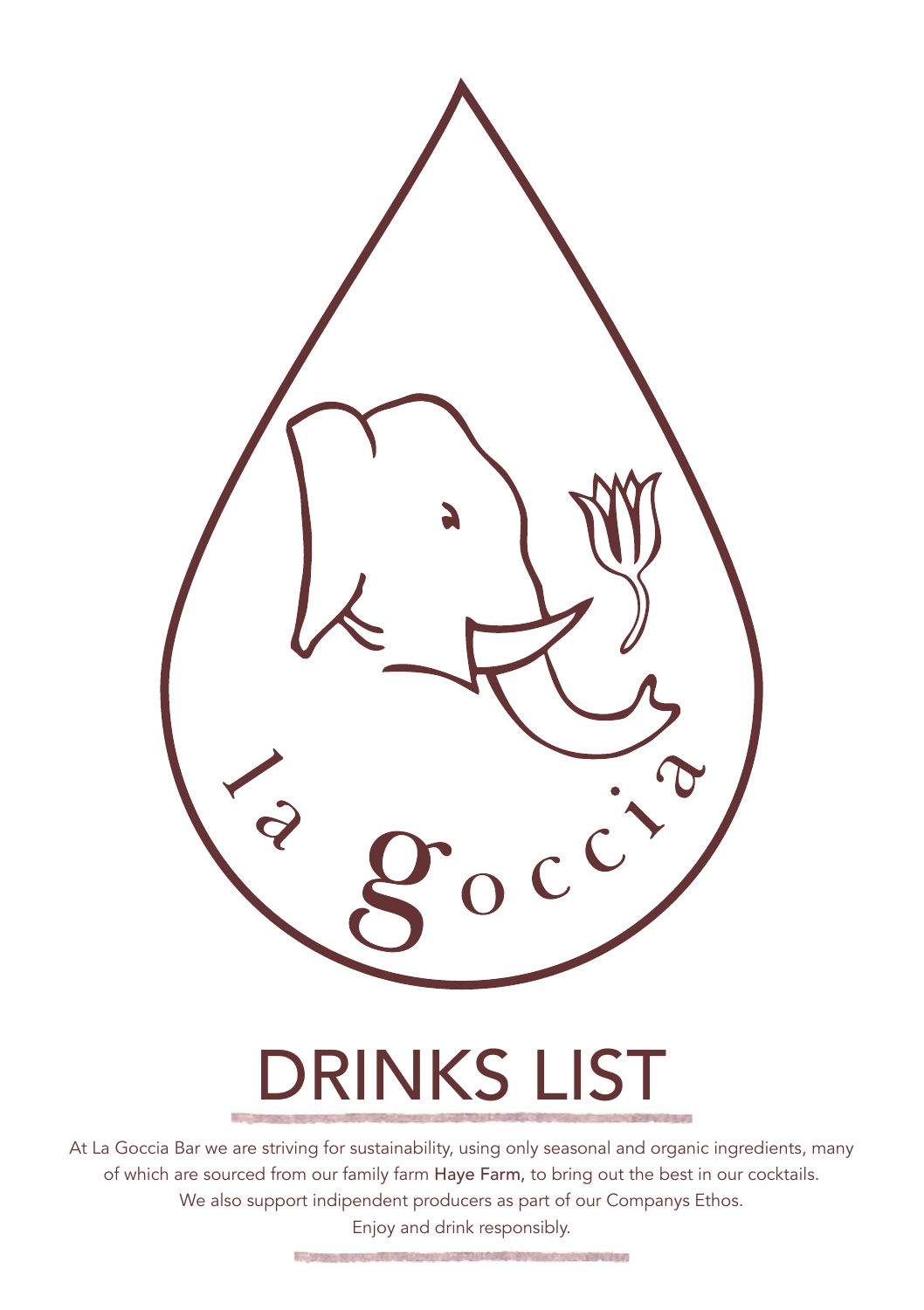

#### COCKTAIL LIST ALCHOLIC

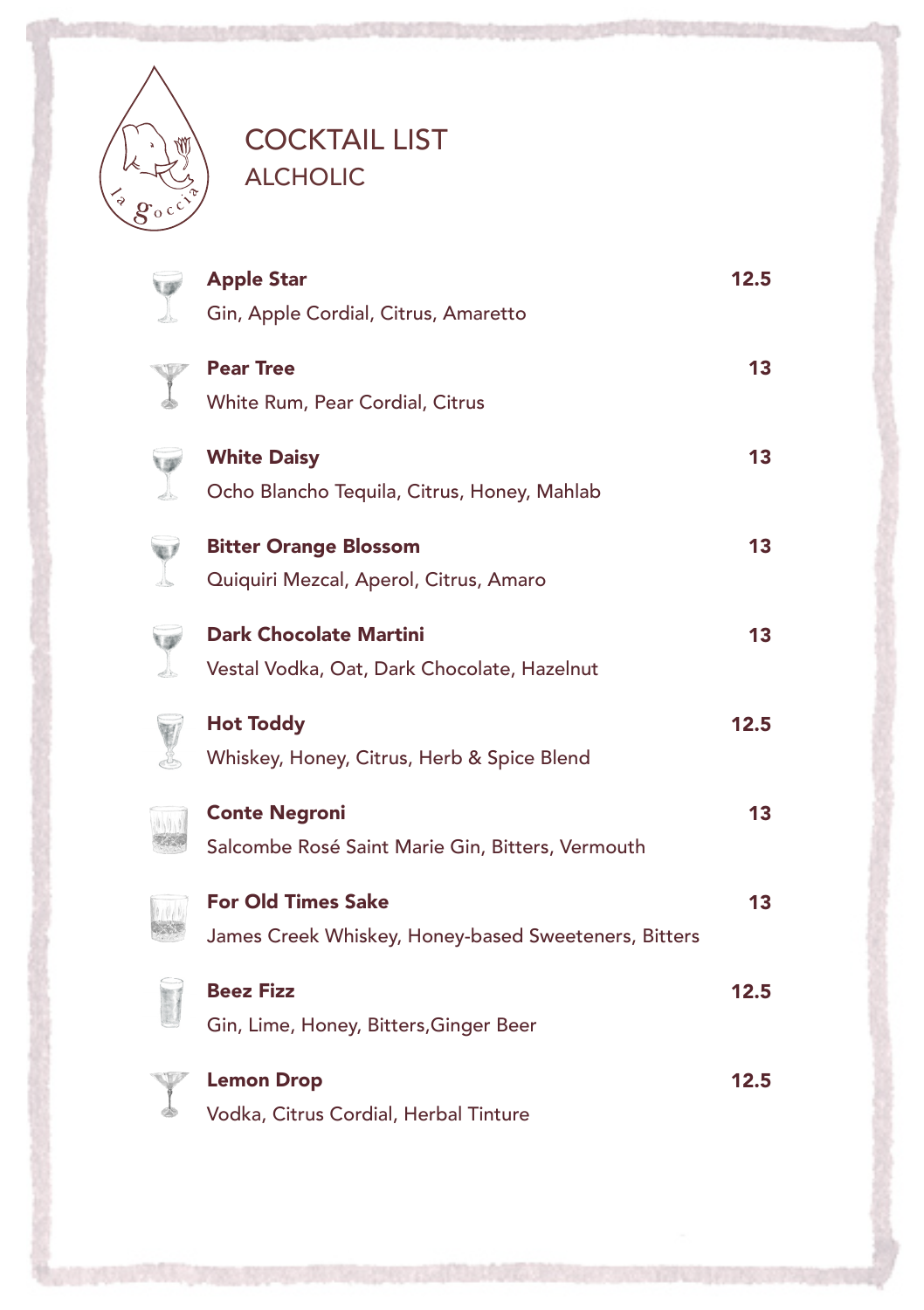

## COCKTAIL LIST NON ALCHOLIC

| <b>Bloody Maria</b><br>Tomato juice, spiced sauce, salt & pepper                   | 7.5 |
|------------------------------------------------------------------------------------|-----|
| <b>Negroni For The Dry Months</b><br>Herbs and botanicals                          | 7.5 |
| <b>Aromatic Spritz</b><br>Herbal non alcoholic spirit, plum, tonic                 | 8   |
| <b>Hibiscus Iced Tea</b><br>Hibiscus, citrus, soda                                 | 7   |
| La Goccia Mule<br>Non alcoholic spirit, spiced cordial, ginger beer                | 7   |
| <b>Three Citrus Lemonade</b><br>Three citrus juice, elderflower, soda              | 7   |
| <b>Apple Star Zero Degrees</b><br>Herbal spirit, fresh apples & almond             | 7.5 |
| <b>Apple Mojito</b><br>Apple, citrus, mint, soda                                   | 7   |
| <b>Berry Americano</b><br>Preserved berries, bitter, soda                          | 7.5 |
| <b>Pear Tree Zero Degrees</b><br>Herbal non alcoholic spirit, pear cordial, spices | 7.5 |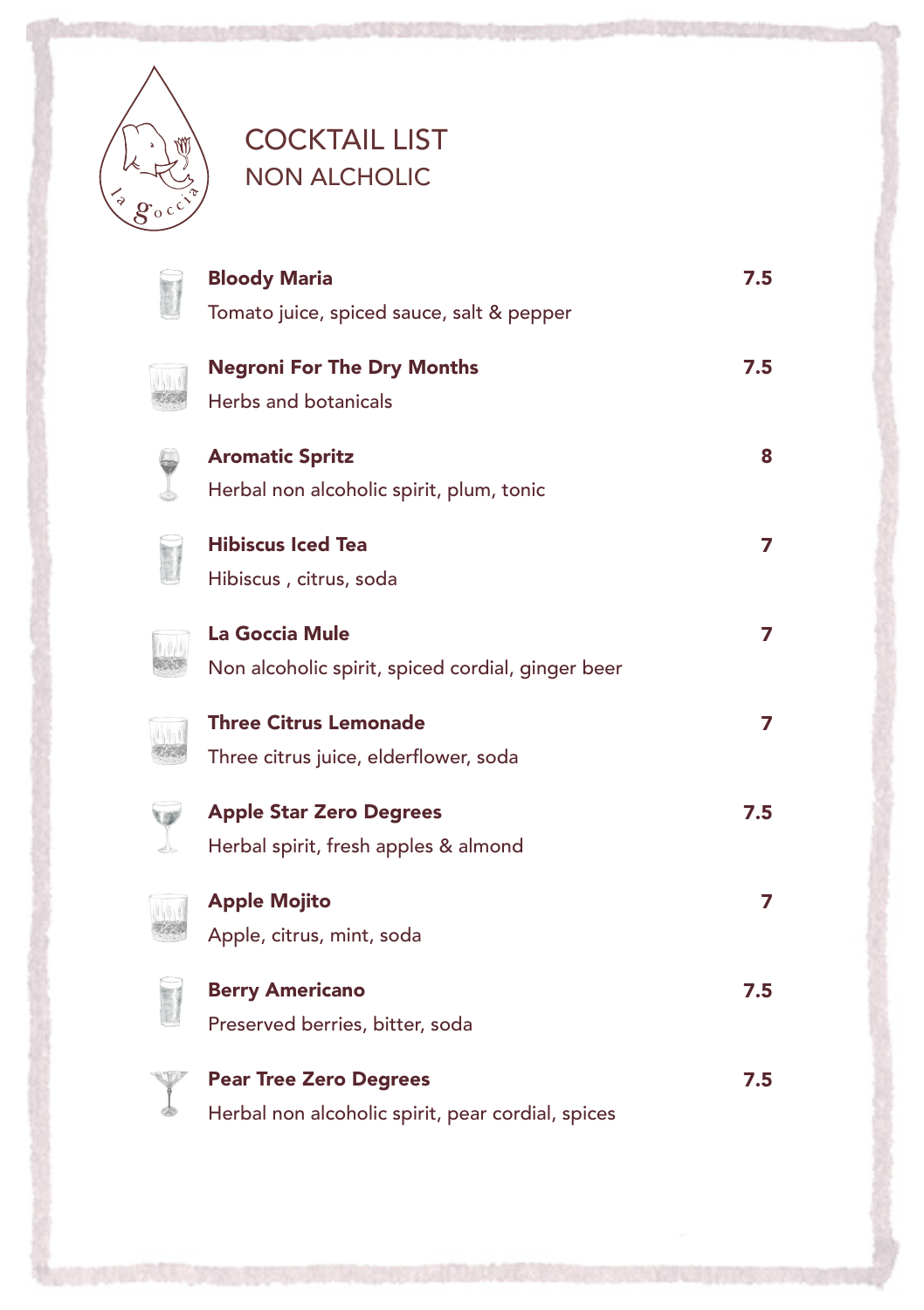

| Vodka                                  | 25 ml / 50 ml |
|----------------------------------------|---------------|
| Eight Lands Organic Vodka              | 7/10.5        |
| Ramsbury Single Estate Vodka           | 7/10.5        |
| Konik's Tail Vodka                     | 7/12          |
| Fair Quinoa Vodka                      | 7/10.5        |
| Chase Original Potato Vodka            | 7/11.5        |
| Chase Smoked Vodka                     | 7/12          |
| X Muse Vodka                           | 7/12          |
| <b>Vestal Potato Vodka</b>             | 7/11          |
| Zubrowka Bison Grass Vodka             | 7/11          |
| <b>Black Cow Vodka</b>                 | 7/12          |
| Grappa                                 |               |
| Grappa di Pinot Nero di Pojer e Sandri | 7/11.5        |
| Rossi d'Angera Grappa Gentile          | 7/11.5        |
| Rossi d'Angera Grappa Ambrata          | 7/12          |
| Nardini Grappa Bianca 40%              | 7/10          |
| Gin                                    |               |
| Cotswolds Dry Gin                      | 7/12          |
| Sacred Old Tom Gin                     | 7/12.5        |
| Eight Lands Organic Gin                | 7/11          |
| Ramsbury Single Estate Dry Gin         | 7/11          |
| Sacred Organic Gin                     | 7/12          |
| Hernö Juniper Cask Gin                 | 8/14          |
| East london Louder Gin                 | 7/11          |
| <b>Elephant Gin</b>                    | 7/11.5        |
| Fair Juniper Gin                       | 7/11          |
| Whitley Neil Dry Gin                   | 7/11          |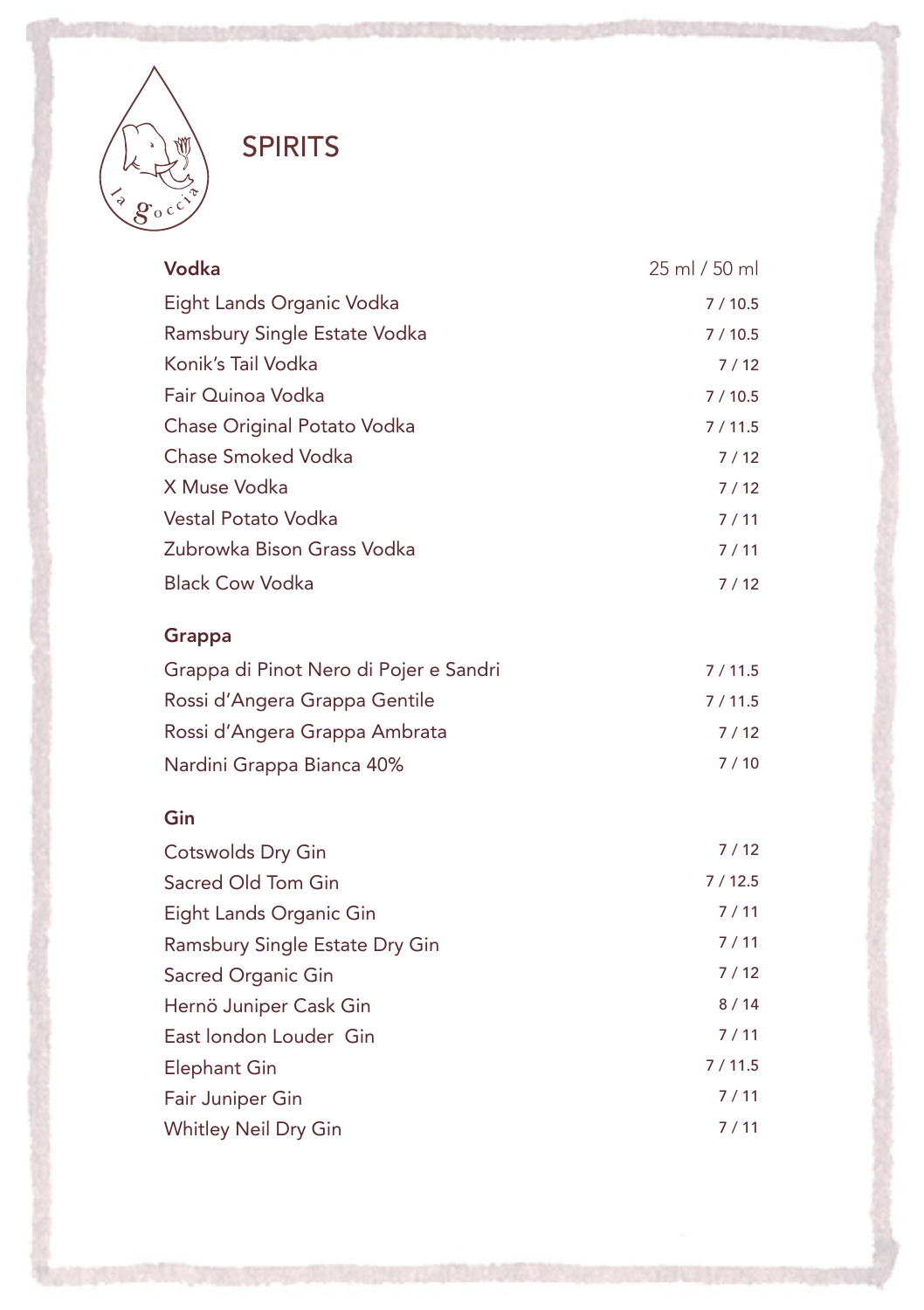

| Gin                                  | 25 ml / 50 ml |
|--------------------------------------|---------------|
| <b>Gin Mare</b>                      | 7/11.5        |
| Hendrick's Gin                       | 7/13          |
| Kew Garden Organic Gin               | 7/11          |
| Monkey 47                            | 7/13          |
| Salcombe 'Rosé Sainte Marie' Gin     | 7/11.5        |
| Salcombe Gin 'Start Point'           | 7/11.5        |
| Silent Pool                          | 7/12          |
| Whisky & Whiskey                     |               |
| Cotswold Reserve Single Malt         | 8/14          |
| Nc'nean Organic Single Malt          | 8/14          |
| <b>Brimstone Balcones</b>            | 8/14          |
| The Macallan Double Cask 12 Year Old | 8/14          |
| Macallan 25 Year Old Sherry Oak      | 90/170        |
| Starward                             | 7/13.5        |
| Wolfburn Aurora Single Malt          | 7/13.5        |
| Arran 14 Year Old                    | 7/13.5        |
| Glenfiddich 12 Year Old              | 7/13.5        |
| Glenfiddich 15 Year Old              | 8/14          |
| Glenfiddich 18 Year Old              | 9/17          |
| Glenfiddich 21 Year Old              | 11/21         |
| Glenfiddich Fire & Cane              | 7/13.5        |
| Glenfiddich IPA Experiment           | 7/13.5        |
| Balvenie DoubleWood 12 Year Old      | 8/14          |
| Balvenie 14 Year Old Caribbean Cask  | 7/13.5        |
| Balvenie DoubleWood 17 Year Old      | 9 / 17        |
| Balvenie 21 Year Old PortWood        | 11/21         |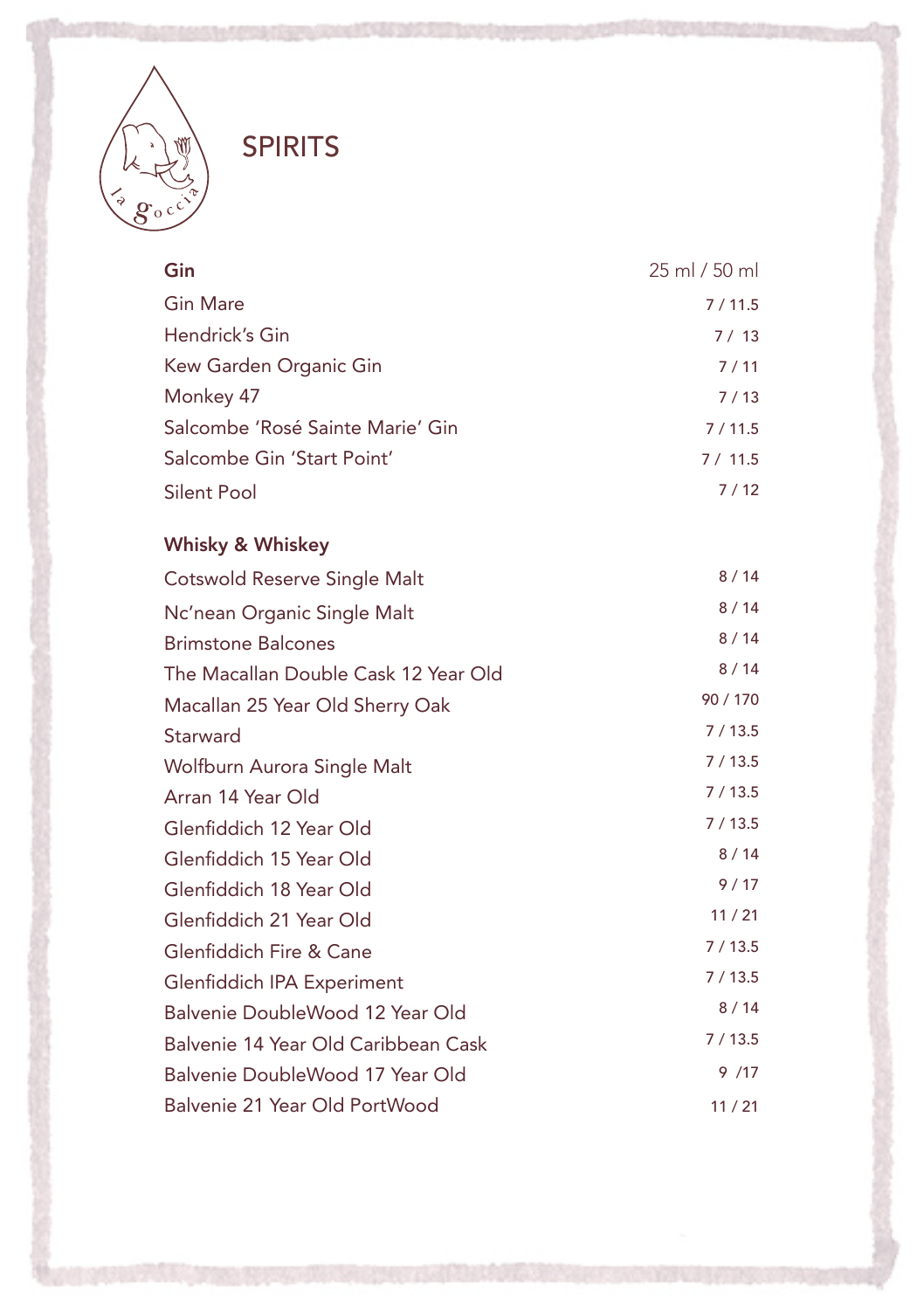

Castarede VSOP Bas Armagnac Somerset Cider Brandy 5 Year Old Somerset Cider Brandy 10 Year Old

El Gobernador Pisco

Waqar Pisco

| Whisky & Whiskey                           | $25$ ml / 50 ml |
|--------------------------------------------|-----------------|
| Elijah Craig Barrel Proof Bourbon          | 10/17           |
| James Cree's Bourbon                       | 7/12.5          |
| Knob Creek Bourbon                         | 7/12.5          |
| Rittenhouse Straight Rye 100 Proof Whiskey | 8/15            |
| Redbreast 12 Year Old                      | 8/13.5          |
| Green Spot Single Pot Still Whiskey        | 7/13.5          |
| Teeling Irish                              | 7/12.5          |
| Nikka From The Barrel Japan                | 7/13.5          |
| Suntory Toki Japan                         | 7/12.5          |
| Kavalan Concertmaster Port Cask            | 9/15            |
| <b>Compass Box The Peat Monster</b>        | 7/13.5          |
| Port Charlotte Heavily Peated Whisky       | 8/15            |
| <b>Compass Box Great King Street</b>       | 7/12.5          |
| Monkey Shoulder Blended                    | 7/12.5          |
| Compass Box Hedonism                       | 7/15            |
| <b>Brandy</b>                              |                 |
| Pere Magloire XO Pays D'Auge Calvados      | 7/12            |
| <b>Avallen Calvados</b>                    | 7/12            |
| Delamain Pale & Dry XO Cognac              | 8/17            |
| Ragnaud-Sabourin No. 35 Fontvieille Cognac | 11/21           |
| H by Hine VSOP Cognac                      | 7/12            |
| Hine Antique XO Cognac                     | 9/19            |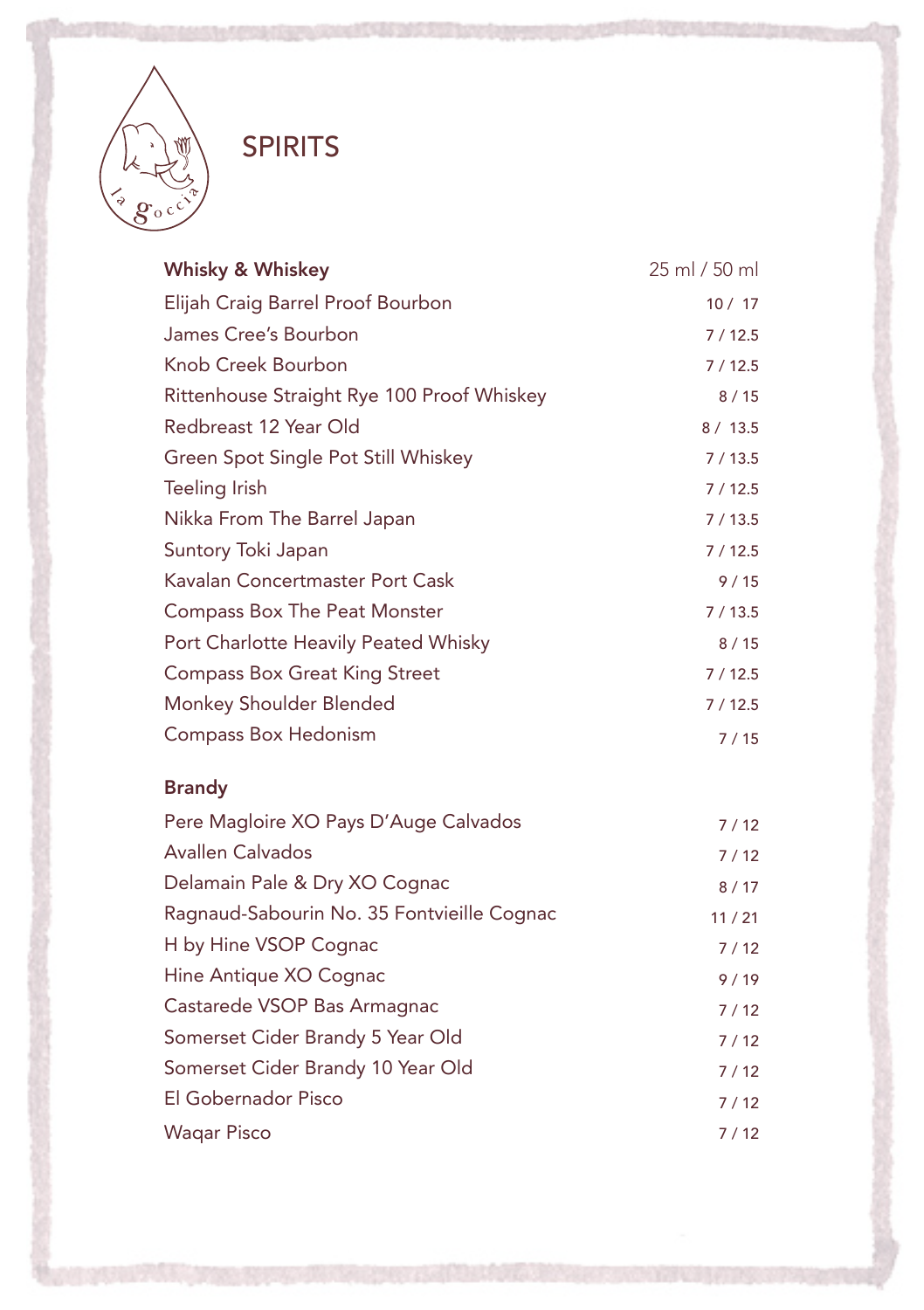

| <b>Sugar Cane Spirits</b>              | 25 ml / 50 ml |
|----------------------------------------|---------------|
| Abelha Organic Cachaça                 | 7/11.5        |
| Novo Fogo Organic Silver Cachaça       | 7/12          |
| <b>FAIR Belize 5 Year Old Rum</b>      | 7/11.5        |
| Ron Abuelo Centuria Rum                | 11/21         |
| Appleton Estate 12 Year Old Rare Casks | 7/12.5        |
| Diplomatico Reserva Exclusiva          | 7/12          |
| El Dorado 8 Year Old Demerara Rum      | 7/11.5        |
| Portsmouth Distillery 1968 White Rum   | 7/11          |
| Portsmouth Cinnabar Spiced Rum         | 7/11          |
| <b>Plantation 3 Stars White Rum</b>    | 7/11          |
| Plantation O.F.T.D.                    | 7/12          |
| Trois Rivières White Agricole Rum      | 7/11          |
| Wray & Nephew                          | 7/12          |
| <b>Agave Spirits</b>                   |               |
| Fortaleza Blanco                       | 8/13.5        |
|                                        |               |

| Ocho Blanco                               | 7/11  |
|-------------------------------------------|-------|
| Ocho Reposado                             | 7/11  |
| Ocho Anejo                                | 7/12  |
| El Rayo Plata                             | 7/11  |
| El Rayo Reposado                          | 7/11  |
| <b>Mezcal Clase Azul</b>                  | 17/31 |
| QuiQuiRiQui Matatlan Mezcal Espadin Joven | 7/12  |
| Creyente Joven Mezcal                     | 8/12  |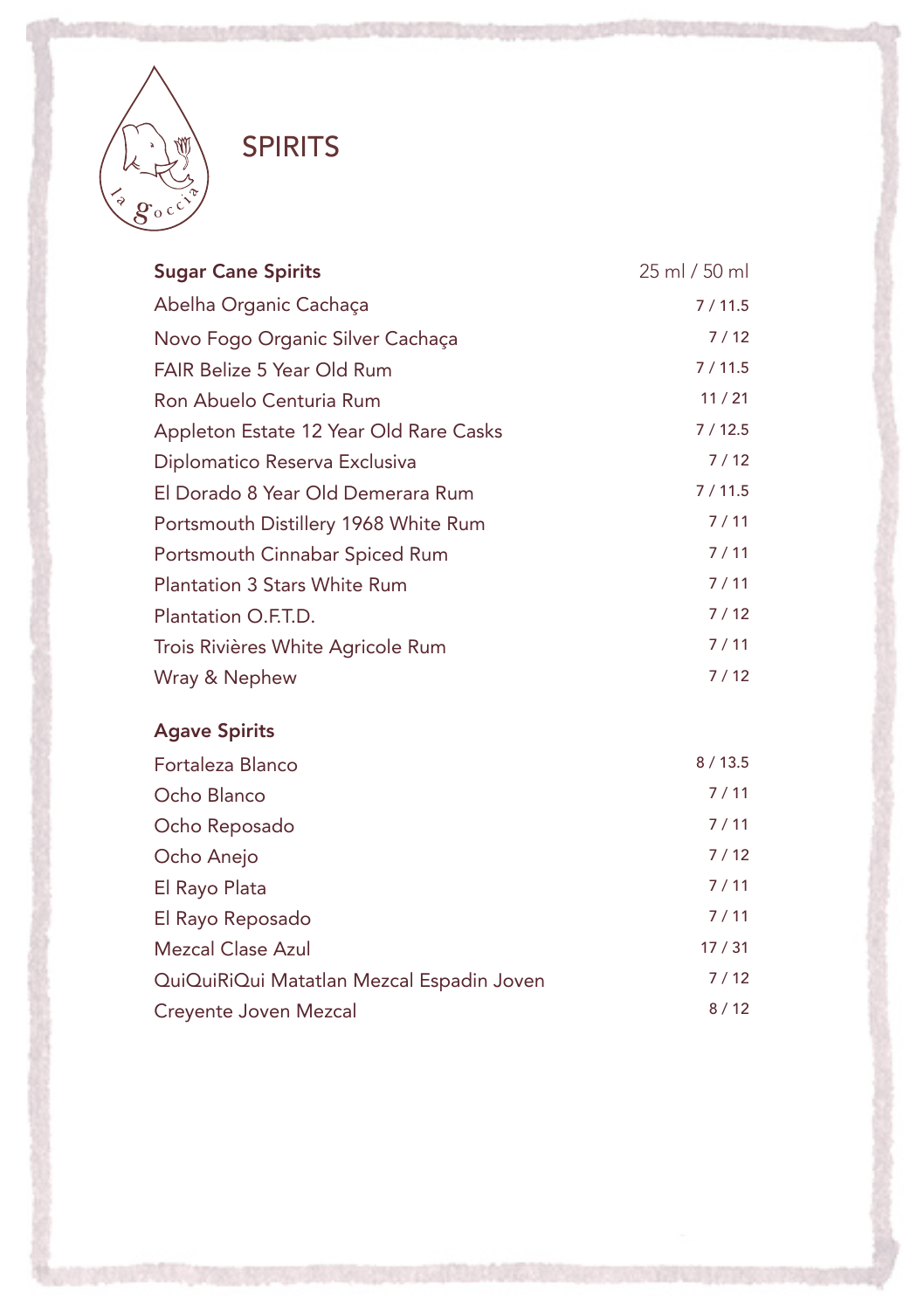

| Amaro Montenegro<br>Amaro Averna  | 7/10<br>7/10 |
|-----------------------------------|--------------|
|                                   |              |
|                                   |              |
| Amaro Nardini                     | 7/10.5       |
| Amaro Del Capo                    | 7/10.5       |
| Cynar                             | 7/9          |
| <b>Amer Picon</b>                 | 7/10         |
| Antica Formula                    | 7/10         |
| Noilly Prat Original Dry Vermouth | 7/10         |
| <b>Barolo Chinato Cocchi</b>      | 7/12         |
| Punt e Mes Vermouth               | 7/9          |
| Aperol                            | 7/9          |
| Campari                           | 7/9.5        |
| Graham's Blend No.5 White Port    | 7/10         |
| Fernet-Branca                     | 7/10         |
| Luxardo Bitter Bianco             | 7/9.5        |
| Inspirations                      |              |
| Gattertop Drinks Botanic N°7      | 7/11         |
| Gattertop Drinks Damson N°12      | 7/12.5       |
| <b>Bénédictine</b>                | 7/10         |
| Chambord                          | 7/10         |
| <b>Chartreuse Green</b>           | 7/12         |
| FAIR. Café Liqueur                | 7/10         |
| Cointreau                         | 7/10         |
| Amaretto Disaronno                | 7/10         |
| Drambuie                          | 7/10         |
| Frangelico                        | 7/10         |
| <b>Grand Marnier</b>              | 7/10         |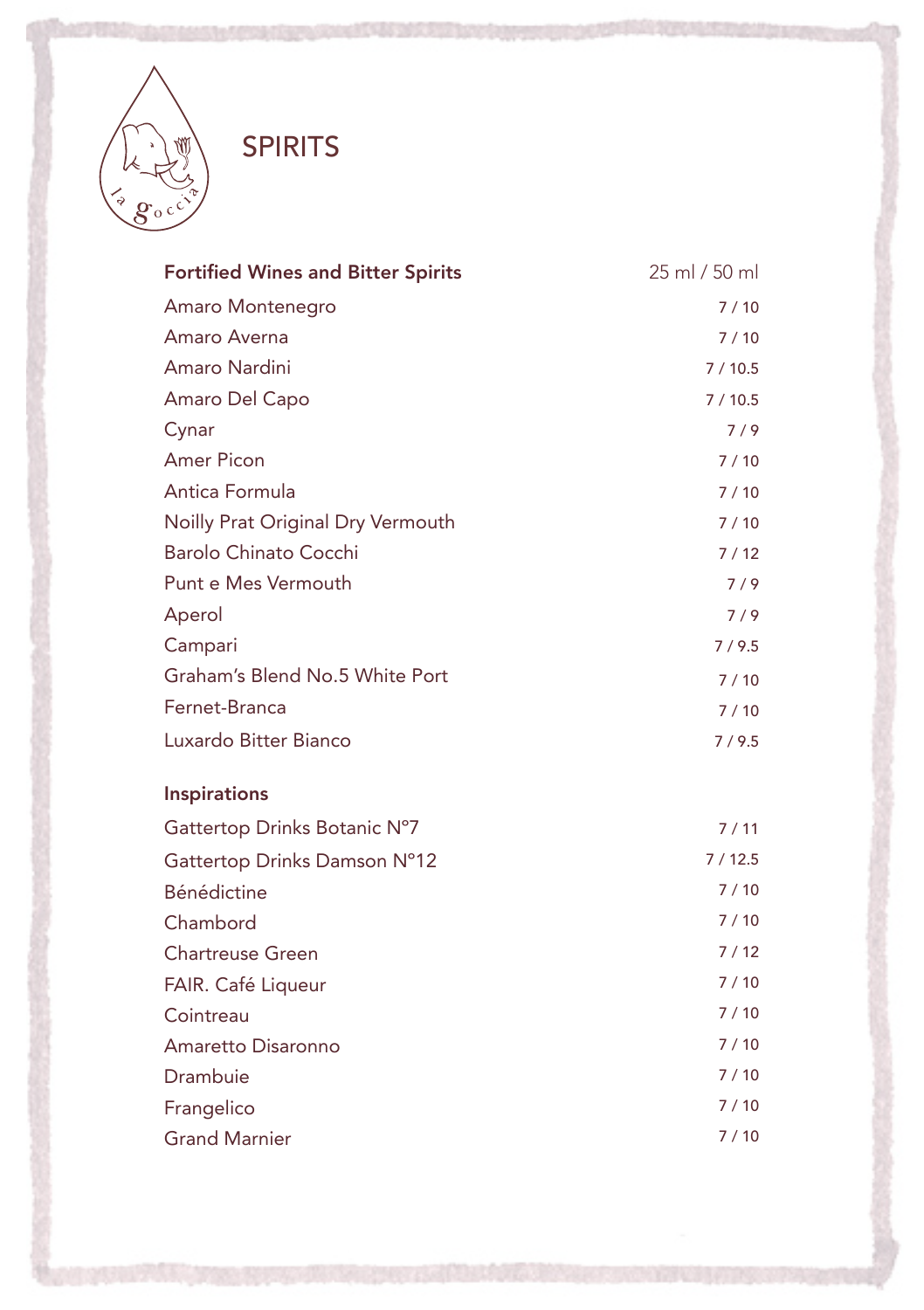

| Inspirations                        | 25 ml / 50 ml |
|-------------------------------------|---------------|
| <b>Italicus</b>                     | 7/11          |
| Kamm & Sons British Aperitif        | 7/10          |
| Kirsch                              | 7/12          |
| Kummel Wolfschmidt                  | 7/9.5         |
| Limoncello Staibano                 | 7/10          |
| Luxardo Maraschino Original Liqueur | 7/10          |
| St-Germain Elderflower Liqueur      | 7/10          |

#### Zero Aalcohol Herbal Spirits

| Three Spirit Livener     | 7/9 |
|--------------------------|-----|
| <b>Pentire Adrift</b>    | 7/9 |
| <b>Æcorn Aromatic</b>    | 7/9 |
| <b>Æcorn Bitter</b>      | 7/9 |
| <b>Æcorn Dry</b>         | 7/9 |
| Seedlip Spice 94         | 7/9 |
| <b>Everleaf Marine</b>   | 7/9 |
| Everleaf Forest          | 7/9 |
| <b>Everleaf Mountain</b> | 7/9 |
|                          |     |